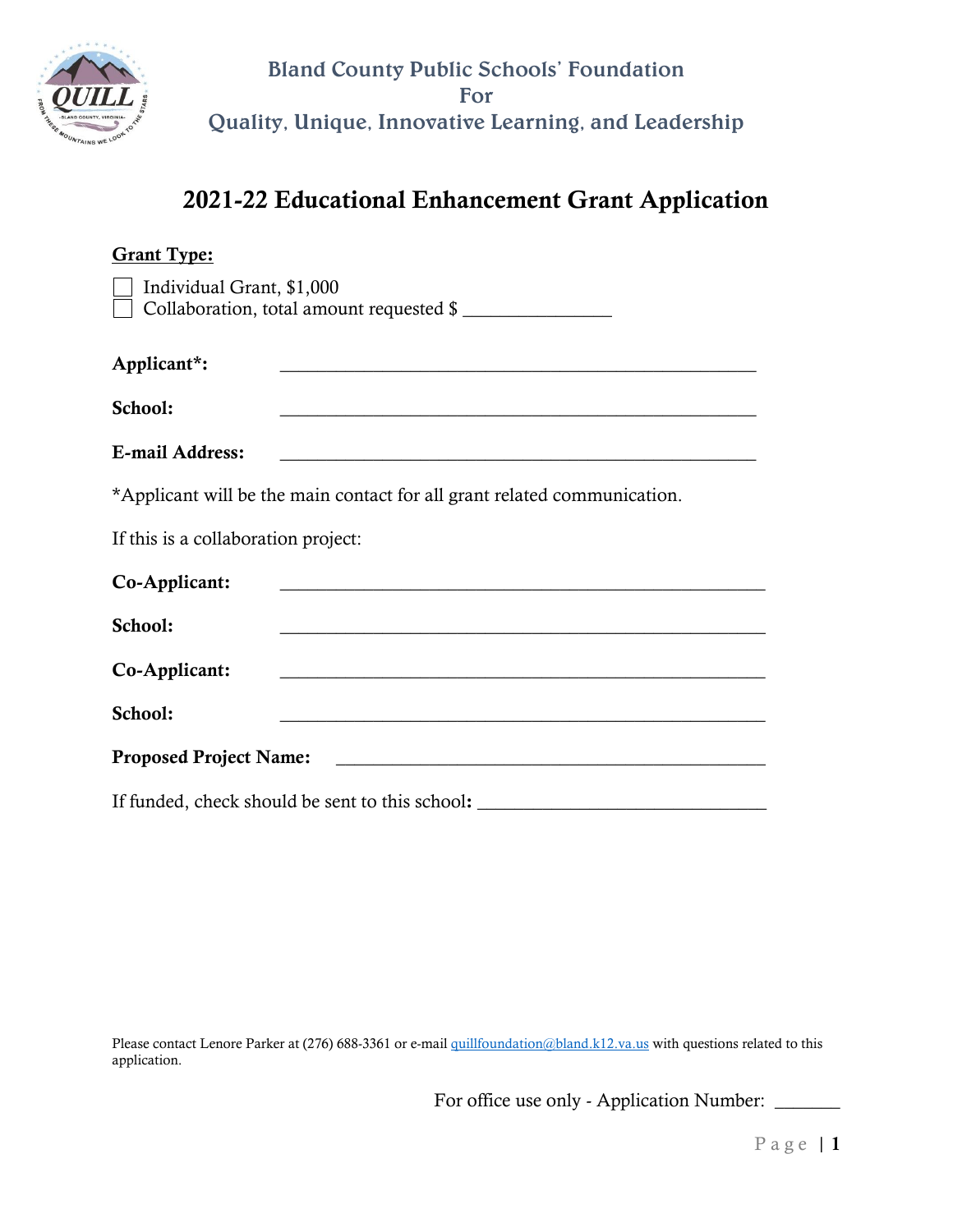

| Demographics                       |  |  |
|------------------------------------|--|--|
| Student grade(s):                  |  |  |
| Number of students to be impacted: |  |  |

Provide a concise summary of your proposed classroom project:

- Explain how students will benefit from the project.
- Explain how this project goes beyond what is normally available in the classroom and will only be possible with this funding.

\_\_\_\_\_\_\_\_\_\_\_\_\_\_\_\_\_\_\_\_\_\_\_\_\_\_\_\_\_\_\_\_\_\_\_\_\_\_\_\_\_\_\_\_\_\_\_\_\_\_\_\_\_\_\_\_\_\_\_\_\_\_\_\_\_\_\_\_\_\_\_\_\_\_\_\_

\_\_\_\_\_\_\_\_\_\_\_\_\_\_\_\_\_\_\_\_\_\_\_\_\_\_\_\_\_\_\_\_\_\_\_\_\_\_\_\_\_\_\_\_\_\_\_\_\_\_\_\_\_\_\_\_\_\_\_\_\_\_\_\_\_\_\_\_\_\_\_\_\_\_\_\_

\_\_\_\_\_\_\_\_\_\_\_\_\_\_\_\_\_\_\_\_\_\_\_\_\_\_\_\_\_\_\_\_\_\_\_\_\_\_\_\_\_\_\_\_\_\_\_\_\_\_\_\_\_\_\_\_\_\_\_\_\_\_\_\_\_\_\_\_\_\_\_\_\_\_\_\_

\_\_\_\_\_\_\_\_\_\_\_\_\_\_\_\_\_\_\_\_\_\_\_\_\_\_\_\_\_\_\_\_\_\_\_\_\_\_\_\_\_\_\_\_\_\_\_\_\_\_\_\_\_\_\_\_\_\_\_\_\_\_\_\_\_\_\_\_\_\_\_\_\_\_\_\_

\_\_\_\_\_\_\_\_\_\_\_\_\_\_\_\_\_\_\_\_\_\_\_\_\_\_\_\_\_\_\_\_\_\_\_\_\_\_\_\_\_\_\_\_\_\_\_\_\_\_\_\_\_\_\_\_\_\_\_\_\_\_\_\_\_\_\_\_\_\_\_\_\_\_\_\_

\_\_\_\_\_\_\_\_\_\_\_\_\_\_\_\_\_\_\_\_\_\_\_\_\_\_\_\_\_\_\_\_\_\_\_\_\_\_\_\_\_\_\_\_\_\_\_\_\_\_\_\_\_\_\_\_\_\_\_\_\_\_\_\_\_\_\_\_\_\_\_\_\_\_\_\_

\_\_\_\_\_\_\_\_\_\_\_\_\_\_\_\_\_\_\_\_\_\_\_\_\_\_\_\_\_\_\_\_\_\_\_\_\_\_\_\_\_\_\_\_\_\_\_\_\_\_\_\_\_\_\_\_\_\_\_\_\_\_\_\_\_\_\_\_\_\_\_\_\_\_\_\_

\_\_\_\_\_\_\_\_\_\_\_\_\_\_\_\_\_\_\_\_\_\_\_\_\_\_\_\_\_\_\_\_\_\_\_\_\_\_\_\_\_\_\_\_\_\_\_\_\_\_\_\_\_\_\_\_\_\_\_\_\_\_\_\_\_\_\_\_\_\_\_\_\_\_\_\_

\_\_\_\_\_\_\_\_\_\_\_\_\_\_\_\_\_\_\_\_\_\_\_\_\_\_\_\_\_\_\_\_\_\_\_\_\_\_\_\_\_\_\_\_\_\_\_\_\_\_\_\_\_\_\_\_\_\_\_\_\_\_\_\_\_\_\_\_\_\_\_\_\_\_\_\_

(Projects should enhance, but not duplicate, the standard school curriculum)

Please use the space below to provide the summary:

Please contact Lenore Parker at (276) 688-3361 or e-mail [quillfoundation@bland.k12.va.us](mailto:quillfoundation@bland.k12.va.us) with questions related to this application.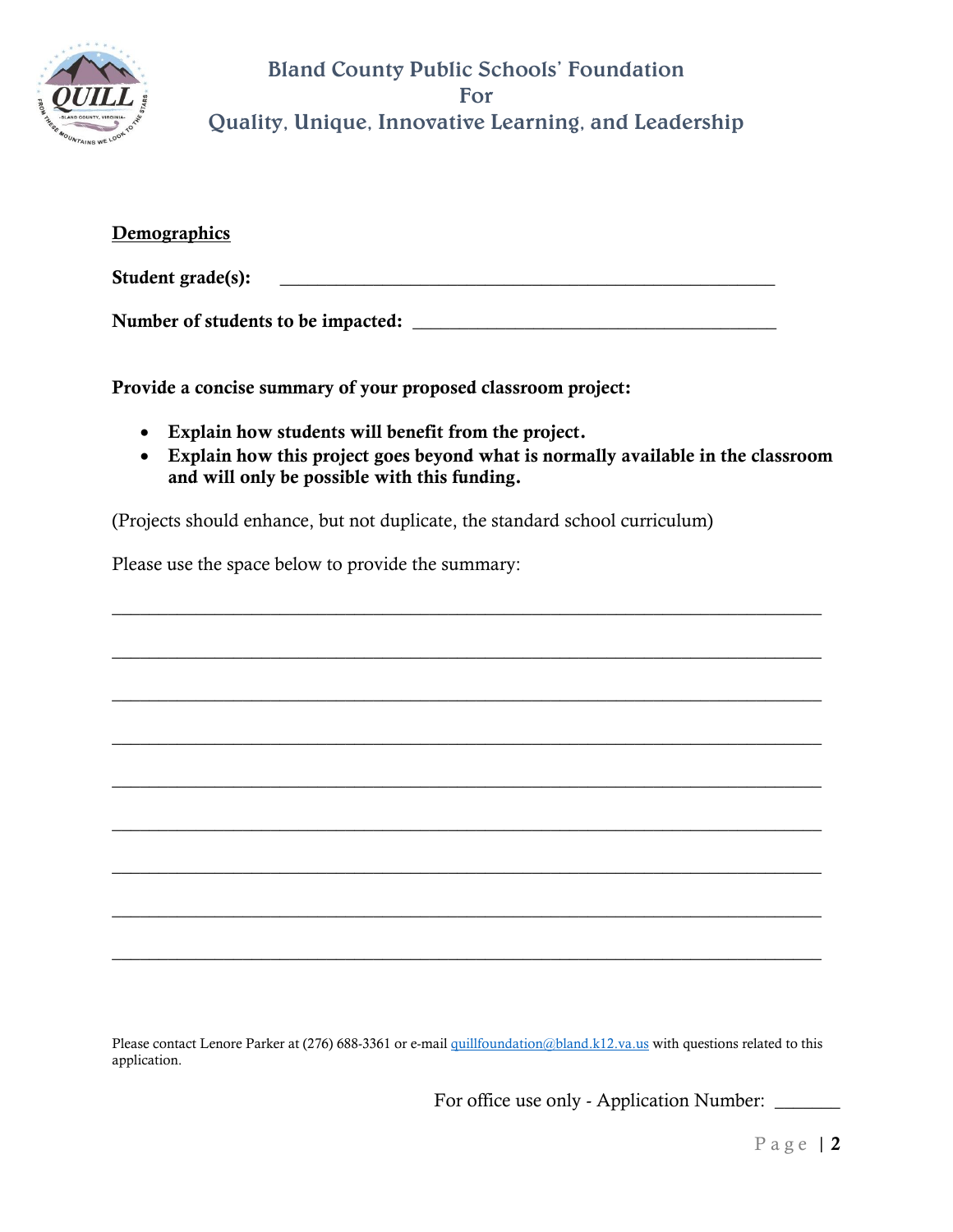

#### Which of the following priority areas does your grant address?

- $\Box$  STEM (Science, Technology, Engineering, and Mathematics)
- □ Career Exploration and Workforce Development
- $\Box$  Problem-Based and Place-Based Learning Development and Implementation
- Place-Based and Community-Based Projects
- $\Box$  Technology Integration with Focus on Student Involvement
- $\Box$  Fine Arts
- □ Hands-On Learning Opportunities and Modules
- $\Box$  Creative and Expository Writing
- Vocational-Technical Skills and Training
- □ Family Oriented Programs to Encourage Partnerships Between Families and Schools

\_\_\_\_\_\_\_\_\_\_\_\_\_\_\_\_\_\_\_\_\_\_\_\_\_\_\_\_\_\_\_\_\_\_\_\_\_\_\_\_\_\_\_\_\_\_\_\_\_\_\_\_\_\_\_\_\_\_\_\_\_\_\_\_\_\_\_\_\_\_\_\_\_\_\_\_\_

\_\_\_\_\_\_\_\_\_\_\_\_\_\_\_\_\_\_\_\_\_\_\_\_\_\_\_\_\_\_\_\_\_\_\_\_\_\_\_\_\_\_\_\_\_\_\_\_\_\_\_\_\_\_\_\_\_\_\_\_\_\_\_\_\_\_\_\_\_\_\_\_\_\_\_\_\_

\_\_\_\_\_\_\_\_\_\_\_\_\_\_\_\_\_\_\_\_\_\_\_\_\_\_\_\_\_\_\_\_\_\_\_\_\_\_\_\_\_\_\_\_\_\_\_\_\_\_\_\_\_\_\_\_\_\_\_\_\_\_\_\_\_\_\_\_\_\_\_\_\_\_\_\_\_

\_\_\_\_\_\_\_\_\_\_\_\_\_\_\_\_\_\_\_\_\_\_\_\_\_\_\_\_\_\_\_\_\_\_\_\_\_\_\_\_\_\_\_\_\_\_\_\_\_\_\_\_\_\_\_\_\_\_\_\_\_\_\_\_\_\_\_\_\_\_\_\_\_\_\_\_\_

- □ Before and After School Programs to Provide Additional Instruction
- $\Box$  Student Health and Wellness

#### Use the space below to explain why the project meets the priority area chosen:

Please contact Lenore Parker at (276) 688-3361 or e-mail [quillfoundation@bland.k12.va.us](mailto:quillfoundation@bland.k12.va.us) with questions related to this application.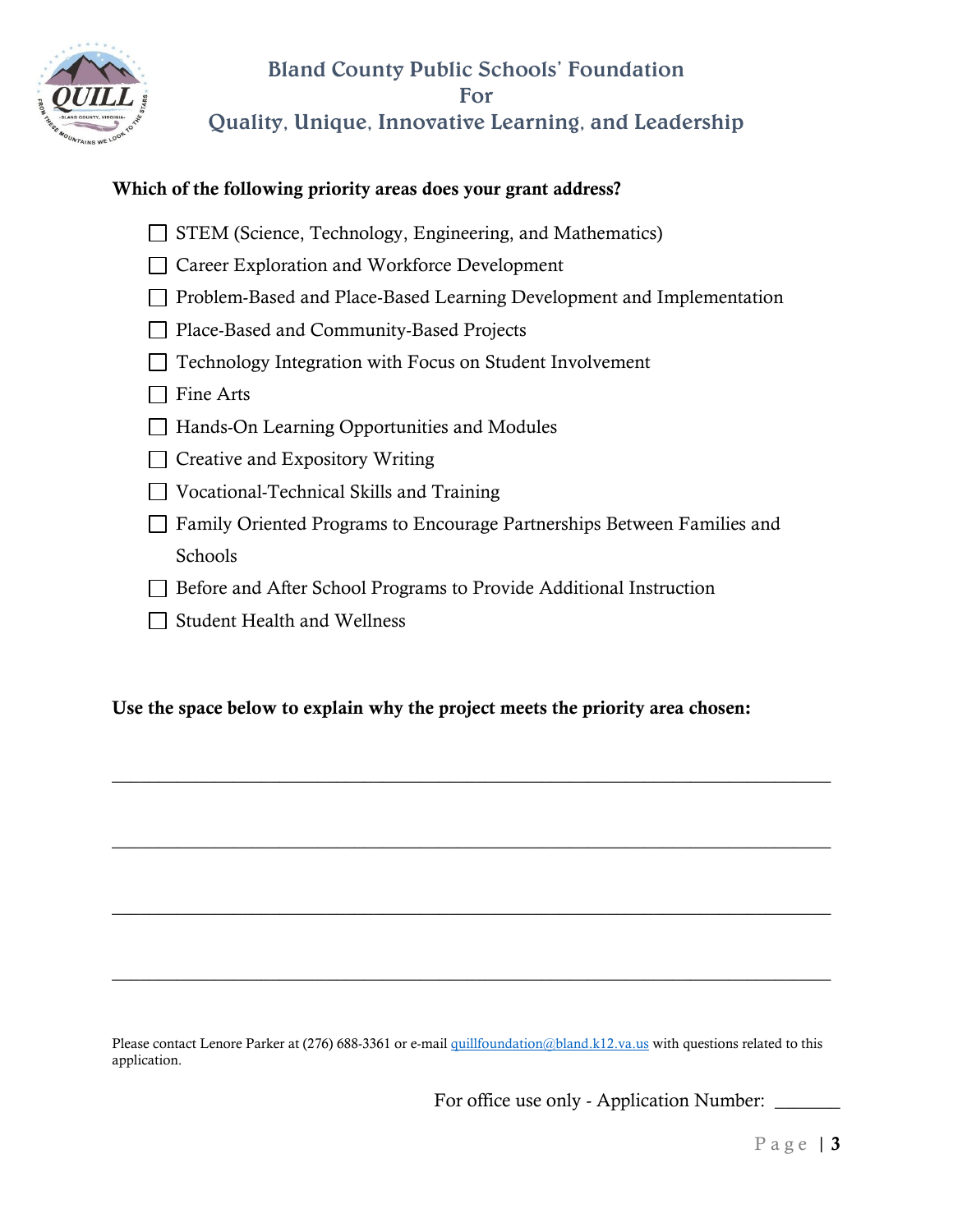

| What is an approximate timeline of project activities? __________________________                                                                        |                       |
|----------------------------------------------------------------------------------------------------------------------------------------------------------|-----------------------|
| Is your project cross-curricular? Does your grant include multiple academic disciplines<br>from your school/classroom? $\Box$ Yes $\Box$ No              |                       |
| If so, please list the different academic disciplines/curricular areas below:                                                                            |                       |
| Use the space below to provide any additional information that would be helpful:                                                                         |                       |
|                                                                                                                                                          |                       |
| <b>Signature of Applicant:</b><br><u> 1986 - Johann Stein, marwolaethau a bhann an t-Albann an t-Albann an t-Albann an t-Albann an t-Albann an t-Alb</u> |                       |
|                                                                                                                                                          |                       |
|                                                                                                                                                          |                       |
| Please note that all individuals signing are equally responsible for the management of the<br>grant and its funding if awarded.                          |                       |
| Principal signature:                                                                                                                                     | Date: $\qquad \qquad$ |
| Please contact Lenore Parker at (276) 688-3361 or e-mail quillfoundation@bland.k12.va.us with questions related to this<br>application.                  |                       |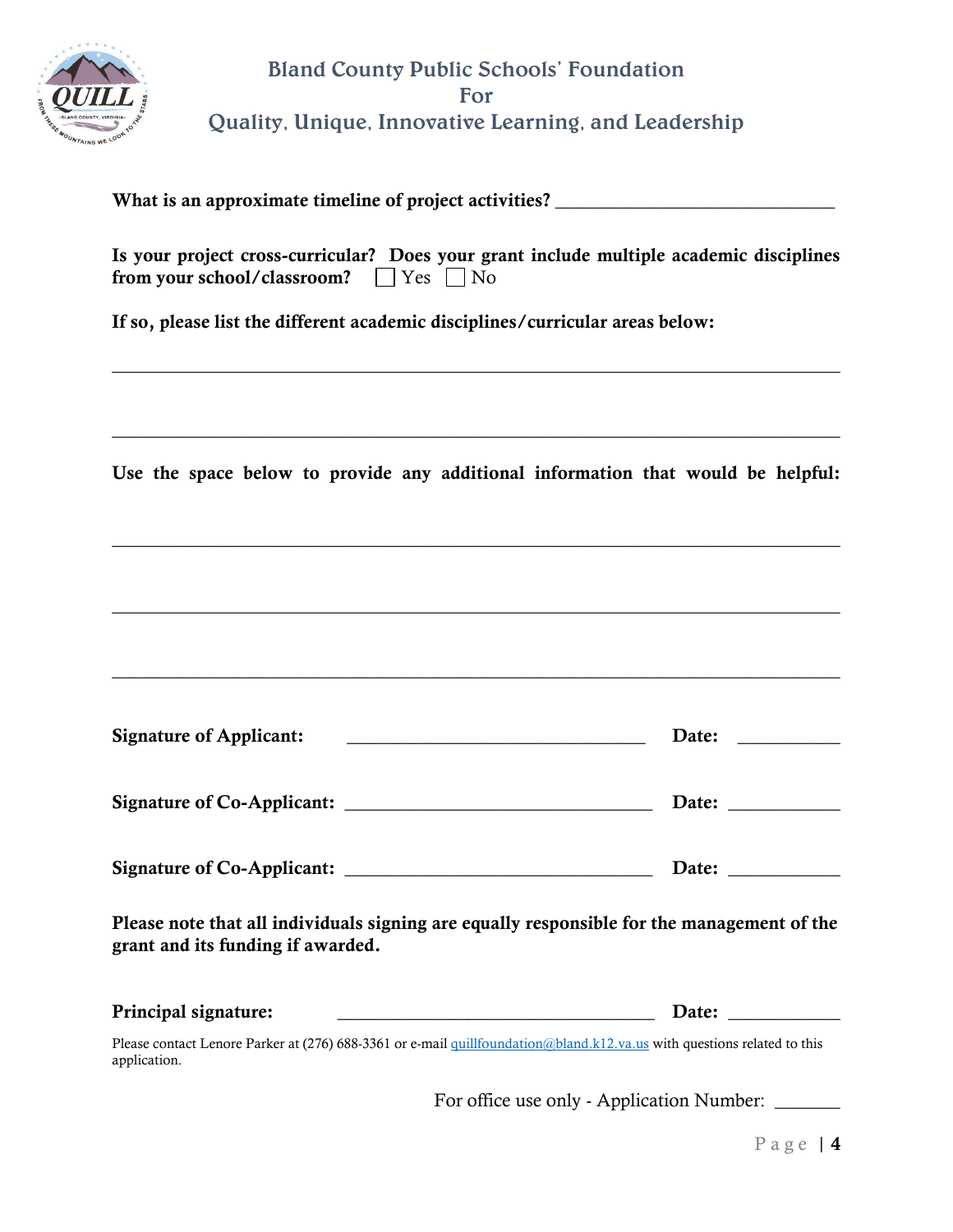

Applications that do not include all signatures will not be considered for funding.

For requests including any technology equipment (computers, laptops, tablets, etc.), additional signatures of approval are required:

Supervisor of Technology: \_\_\_\_\_\_\_\_\_\_\_\_\_\_\_\_\_\_\_\_\_\_\_\_\_\_\_\_\_\_ Date: \_\_\_\_\_\_\_\_\_\_\_\_\_\_\_\_

All of the following must be included for your application to be reviewed.

Grant Application Goals, Objectives, and Anticipated Outcomes Grant Budget Worksheet

Please e-mail application to [quillfoundation@bland.k12.va.us](mailto:quillfoundation@bland.k12.va.us)

Please contact Lenore Parker at (276) 688-3361 or e-mail [quillfoundation@bland.k12.va.us](mailto:quillfoundation@bland.k12.va.us) with questions related to this application.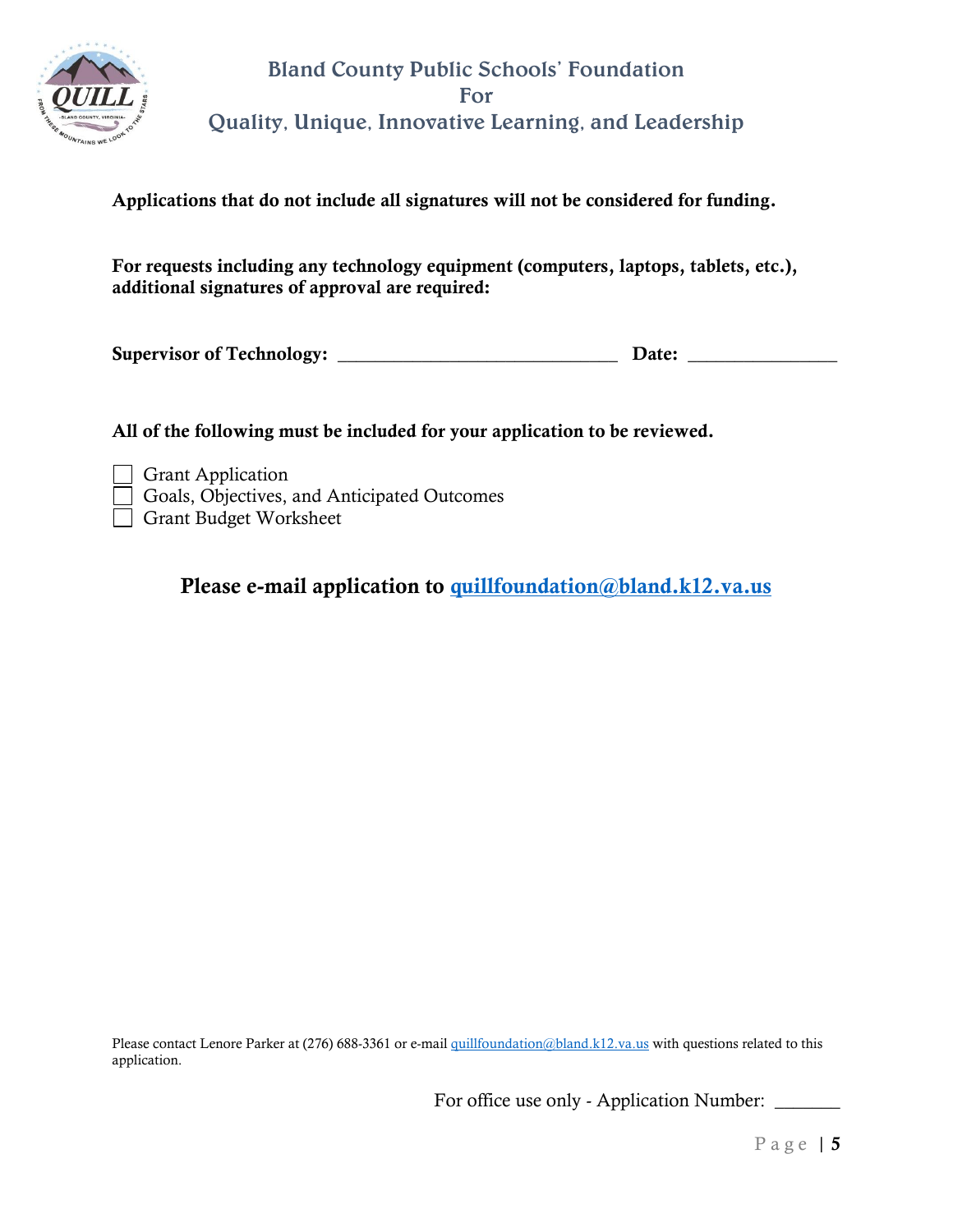

# Grant Budget Worksheet

Complete the budget below, documenting needed equipment and materials. Please remember to include all shipping and handling costs. Retain all receipts and invoices or copies of all receipts and invoices for submission to the QUILL Foundation with the Final Financial Report. Copies of ALL receipts and invoices MUST be included with the Final Financial Report.

| <b>Budget Item</b> | Vendor | <b>Total Dollar Amount</b> |
|--------------------|--------|----------------------------|
|                    |        |                            |
|                    |        |                            |
|                    |        |                            |
|                    |        |                            |
|                    |        |                            |
|                    |        |                            |
|                    |        |                            |
|                    |        |                            |
|                    |        |                            |
|                    |        |                            |
|                    |        |                            |
|                    |        |                            |
|                    |        |                            |
|                    |        |                            |
|                    |        |                            |
|                    |        |                            |

Grand Total of Project Costs:

### Total requested from BCPSF-QUILL:

Please contact Lenore Parker at (276) 688-3361 or e-mail [quillfoundation@bland.k12.va.us](mailto:quillfoundation@bland.k12.va.us) with questions related to this application.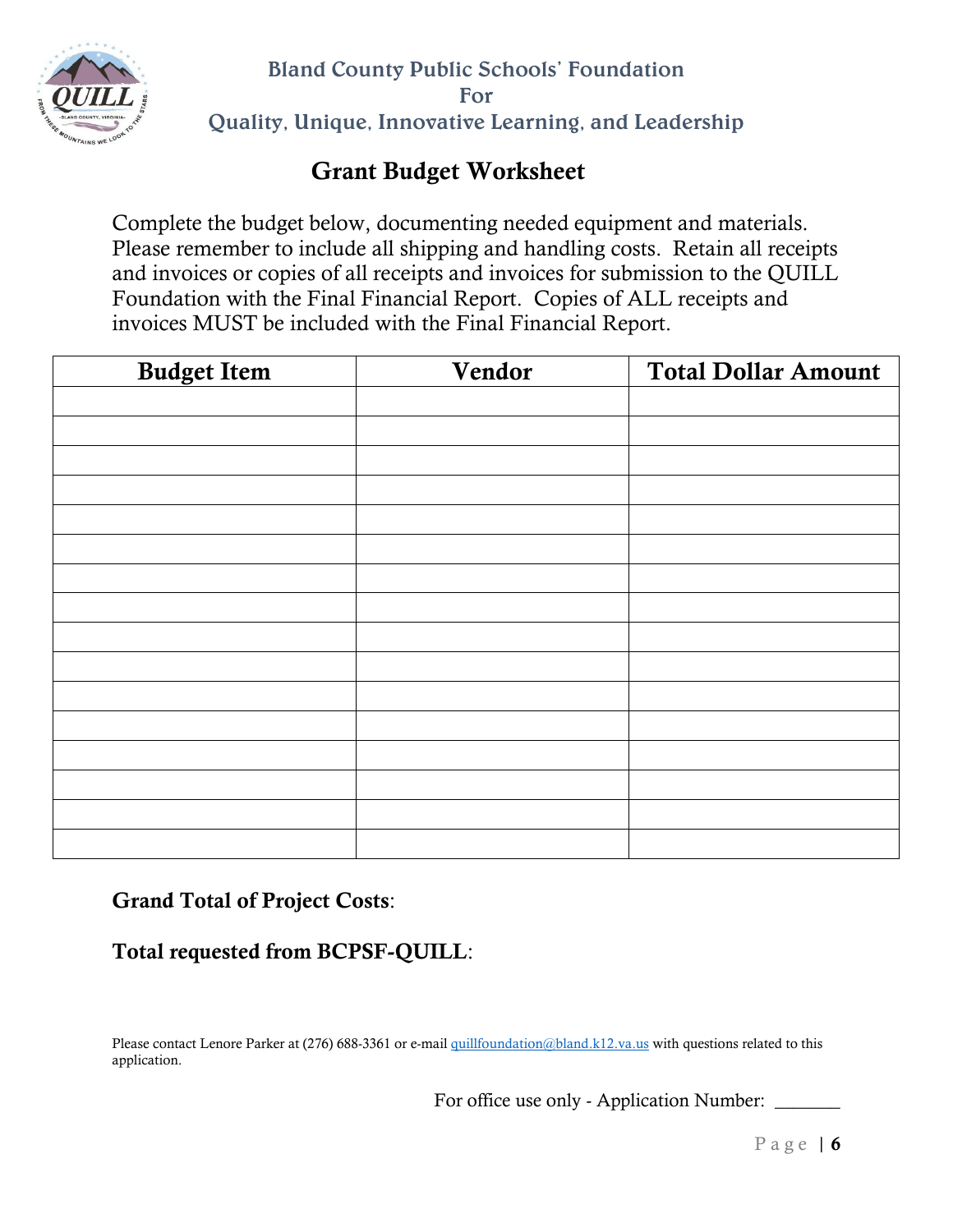

# Grant Budget Worksheet

If budget total exceeds amount requested from Foundation for QUILL, please, in the space below, explain where additional funds will be acquired:

 $\_$  , and the set of the set of the set of the set of the set of the set of the set of the set of the set of the set of the set of the set of the set of the set of the set of the set of the set of the set of the set of th

Please contact Lenore Parker at (276) 688-3361 or e-mail [quillfoundation@bland.k12.va.us](mailto:quillfoundation@bland.k12.va.us) with questions related to this application.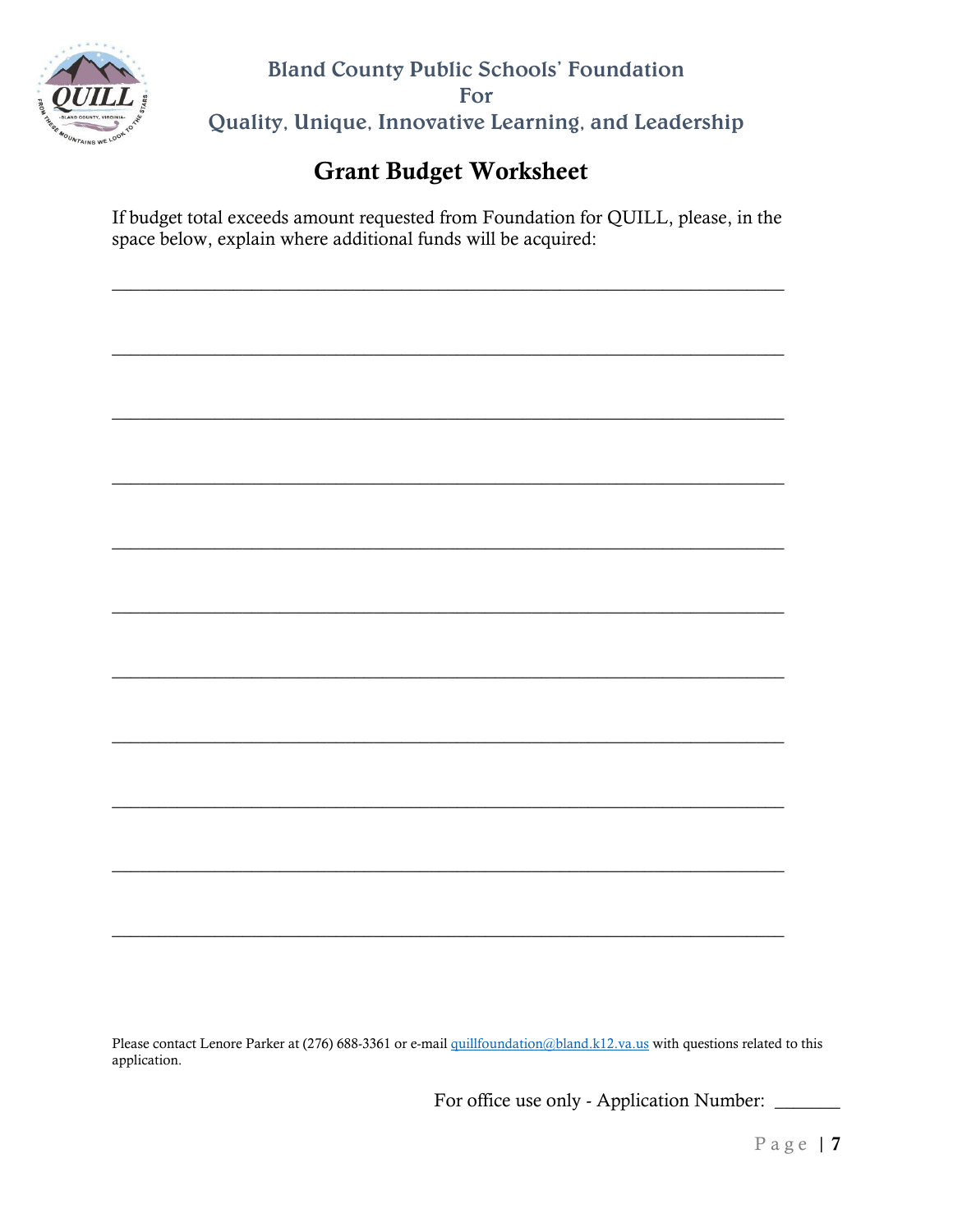

Bland County Public Schools' Foundation

For

Quality, Unique, Innovative Learning, and Leadership

## Classroom Grants Goals, Objectives, and Anticipated Outcomes Worksheet

Please complete the "Goal, Objectives, and Measurable Outcomes" sections. The third column, "Results/Impact" will be completed with the final report, at completion of the project. Retain a copy of your entire application in your computer files. It is not the responsibility of the QUILL Foundation to provide a copy of this form when the final reports are due.

 $\_$  , and the set of the set of the set of the set of the set of the set of the set of the set of the set of the set of the set of the set of the set of the set of the set of the set of the set of the set of the set of th

 $\_$  , and the set of the set of the set of the set of the set of the set of the set of the set of the set of the set of the set of the set of the set of the set of the set of the set of the set of the set of the set of th

 $\Box$  . The contract of the contract of the contract of the contract of the contract of the contract of the contract of the contract of the contract of the contract of the contract of the contract of the contract of the co

 $\Box$  . The contract of the contract of the contract of the contract of the contract of the contract of the contract of the contract of the contract of the contract of the contract of the contract of the contract of the co

 $\_$  , and the set of the set of the set of the set of the set of the set of the set of the set of the set of the set of the set of the set of the set of the set of the set of the set of the set of the set of the set of th

Project Goal(s): How will the project provide opportunities which go beyond what is normally available to the students in the classroom setting? Please describe below:

Project Goal(s) (please describe): \_\_\_\_\_\_\_\_\_\_\_\_\_\_\_\_\_\_\_\_\_\_\_\_\_\_\_\_\_\_\_\_\_\_\_\_\_\_\_\_\_\_\_\_\_\_\_\_\_\_\_\_\_\_\_\_\_\_\_\_\_\_\_\_\_\_\_\_\_\_\_\_\_\_\_\_\_\_\_\_\_\_\_\_\_\_\_\_\_\_\_\_

Please contact Lenore Parker at (276) 688-3361 or e-mail [quillfoundation@bland.k12.va.us](mailto:quillfoundation@bland.k12.va.us) with questions related to this application.